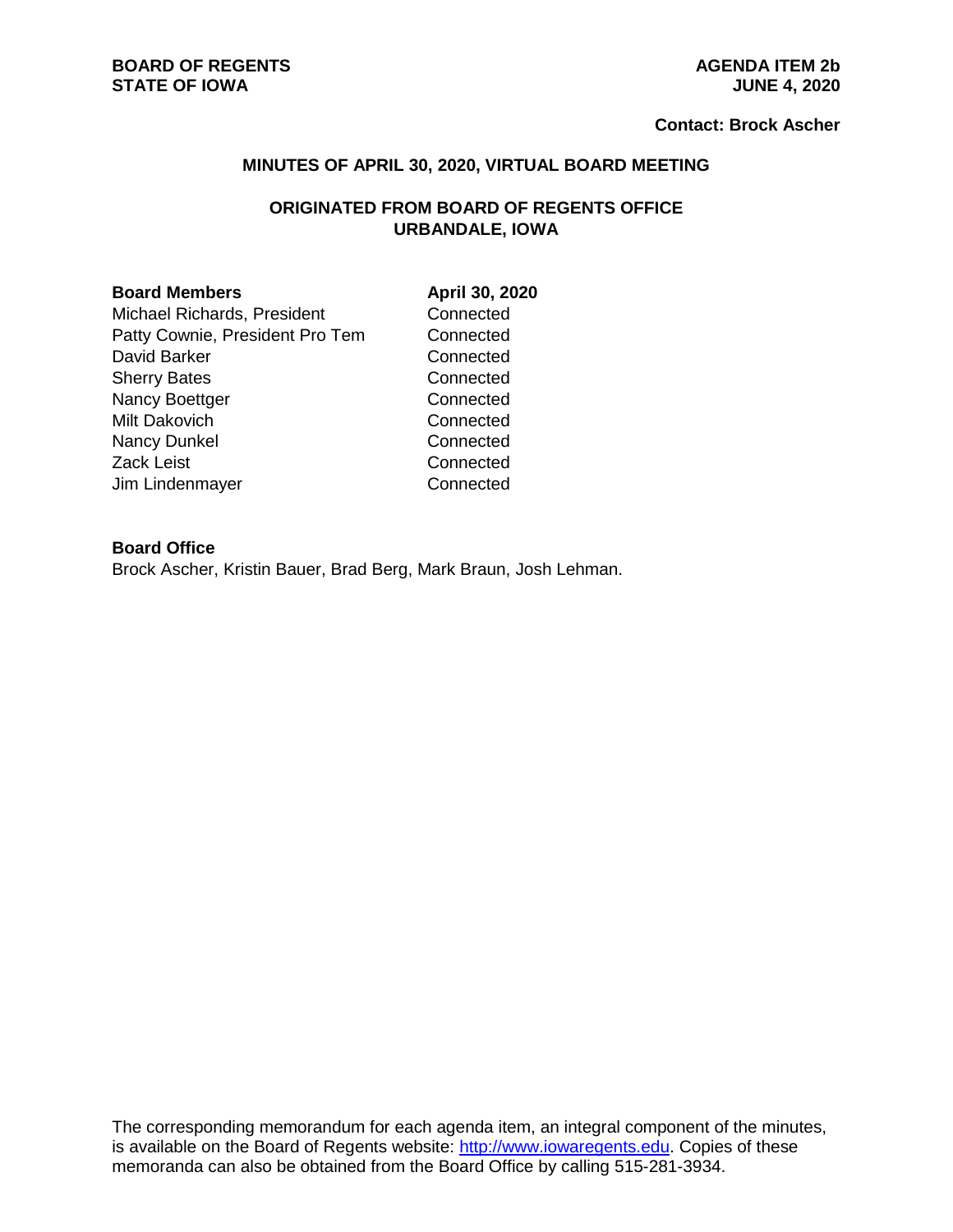# **Virtual Meeting**

Due to the ongoing COVID-19 Pandemic and resulting social distancing directives from the Centers for Disease Control and Prevention and the Iowa Department of Public Health, the Board held its April 30 meeting virtually, using web conferencing software.

# **Call to Order for April 30, 2020**

President Richards called the meeting to order at 2 p.m.

#### **Roll Call:**

|         | <b>Barker</b> | <b>Bates</b> | <b>Boettger</b> | Cownie | Dakovich | Dunkel | Leist | Lindenmaver | <b>Richards</b> |
|---------|---------------|--------------|-----------------|--------|----------|--------|-------|-------------|-----------------|
| Present |               | v            |                 |        |          |        |       |             |                 |
| Absent  |               |              |                 |        |          |        |       |             |                 |

## **COVID-19 Fiscal Impact Reports**

The institutional heads presented on the financial impacts of the COVID-19 Pandemic on the various institutions.

#### **Sale and Award of SUI Telecommunications Facilities Revenue Refunding Bonds, Series 2020**

Chief Business Officer Brad Berg introduced Elizabeth Bergman from Baker Tilly Municipal Advisors LLC, the Board's municipal advisor. Bergman reported that (1) the winning bid was submitted by Robert Baird and Company; and (2) the true interest cost was 2.42%.

 $\checkmark$  MOVED by DUNKEL, SECONDED by DAKOVICH, to approve a resolution providing for the sale and authorizing and providing for the issuance and securing the payment of \$17,665,000 Telecommunications Facilities Revenue Refunding Bonds, Series S.U.I. 2020, for the purpose of currently refunding the \$25,000,000 Telecommunications Facilities Revenue Bonds, Series 2009, and paying the costs of issuance.

|     | Barker | <b>Bates</b> | <b>Boettger</b> | Cownie | Dakovich | <b>Dunkel</b> | Leist | Lindenmayer | <b>Richards</b> |
|-----|--------|--------------|-----------------|--------|----------|---------------|-------|-------------|-----------------|
| Ave |        | ́            |                 | "      |          |               |       |             |                 |
| Nav |        |              |                 |        |          |               |       |             |                 |

## MOTION APPROVED BY ROLL CALL

## **Sale and Award of ISU Dormitory Revenue Refunding Bonds, Series 2020**

The winning bid was submitted by JP Morgan; and the true interest cost was 2.06%.

 $\checkmark$  MOVED by DUNKEL, SECONDED by BATES, to approve a resolution providing for the sale and authorizing and providing for the issuance and securing the payment of \$17,650,000 Dormitory Revenue Refunding Bonds, Series I.S.U. 2020, for the purpose of currently refunding the \$13,065,000 Dormitory Revenue Refunding Bonds, Series I.S.U. 2010; the \$17,295,000 Dormitory Revenue Refunding Bonds, Series ISU 2011; and the \$12,565,000 Dormitory Revenue Refunding Bonds, Series ISU 2011A; and paying costs of issuance.

|     | Barker | <b>Bates</b> | <b>Boettger</b> | Cownie | Dakovich | Dunkel | Leist | Lindenmayer | <b>Richards</b> |
|-----|--------|--------------|-----------------|--------|----------|--------|-------|-------------|-----------------|
| Ave |        | ́            |                 | "      |          |        |       |             |                 |
| Nav |        |              |                 |        |          |        |       |             |                 |

## MOTION APPROVED BY ROLL CALL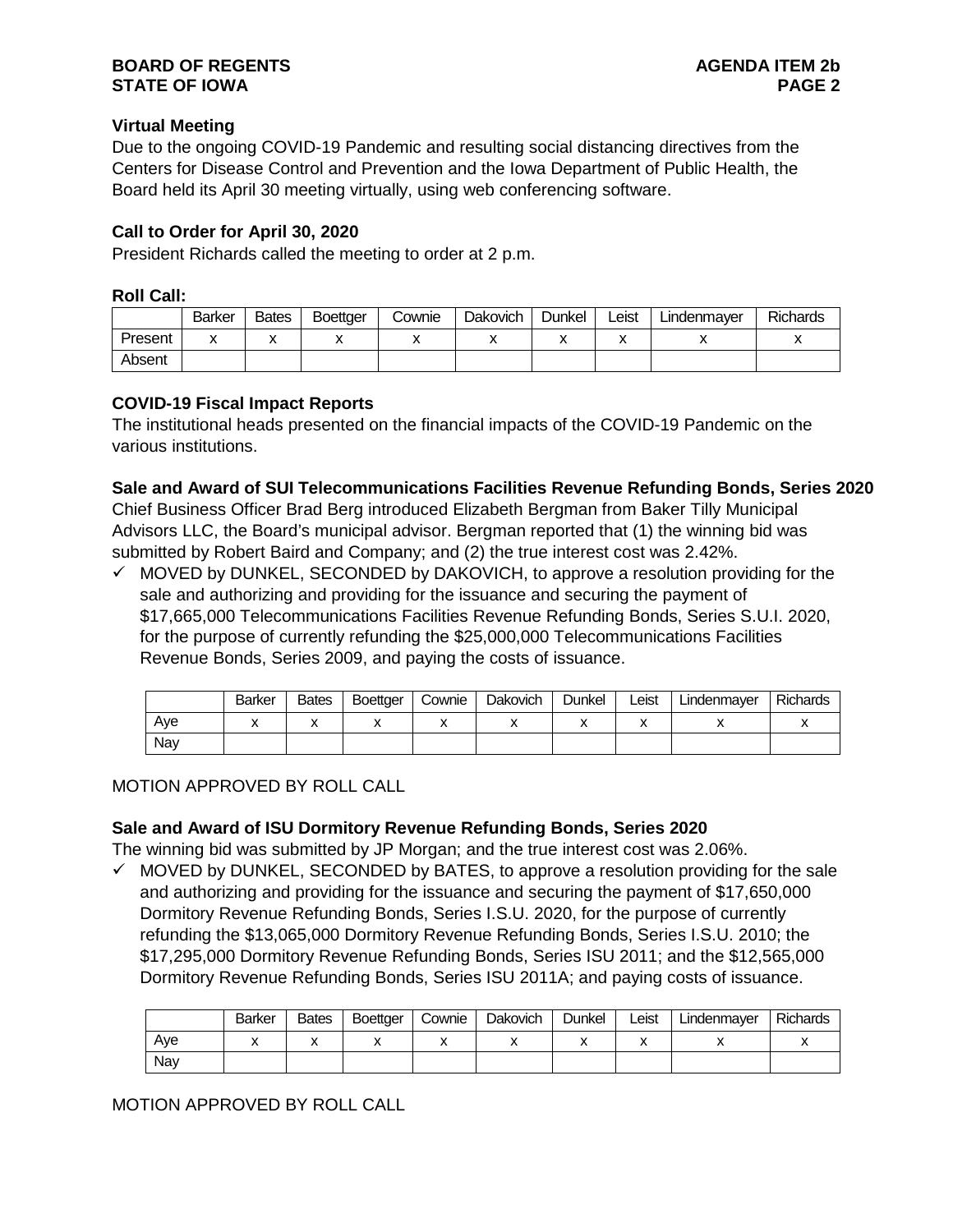#### **BOARD OF REGENTS AGENDA ITEM 2b STATE OF IOWA**

## **Statement from President Richards**

President Richards read a statement:

*After hearing from our institutional heads, it is clear that we have not seen an event like COVID-19 in our lifetimes. Its unprecedented impact has infiltrated nearly every facet of our lives. This disruption has created considerable financial uncertainty for families and businesses, as well as the Regent institutions.* 

*It is important for students, families and for our institutions to have as much financial predictability as soon as possible.*

*Taking this balance into consideration, I am recommending the Board not increase Fall 2020 tuition or mandatory fees for any students. The Board will hold a first reading of tuition to consider this recommendation at a special meeting on Monday, May 4. No vote will take place at this meeting; a vote is planned for the June Board meeting.*

*As we continue to gather information on the fiscal impact of COVID-19, we will make a decision on Spring 2021 tuition and fees later in the fall as we continue to learn more about our process.*

*As I have said before, our intention is to have our campuses fully operational this August. This decision will be made only if it is supported with guidance from the CDC, the Iowa Department of Public Health, the Governor's Office, and others. We must plan as if this is going to be the case.*

*In these challenging times, I encourage students – both returning and incoming – to reach out to your universities directly with any questions that you might have. Each university has set up COVID-19 websites with a host of information and resources available. There also is staff available to personally answer any questions you may have.*

*Additionally, the impact of COVID-19 comes at a time when higher education is changing, and what's happening now will likely be accelerated. There are many uncertainties facing us. We do not yet have all the answers, and may not for some time.* 

*First and foremost, we must work to ensure high quality education for our students. To do so we must exercise our fiduciary responsibility to make sure our institutions are financially sustainable and efficient to have the resources necessary to maintain our high-quality education.* 

*At this time, we don't yet know what the financial toll that this pandemic will have on our institutions, but we know it will be significant. So, we cannot focus on returning to business as usual. We must be proactive about the hurdles ahead and redesign our universities to make them stronger.* 

*Our institutions have made great strides in becoming lean and efficient in the past and we applaud those efforts. However, given the impact of COVID-19, we must continue to look for additional opportunities.*